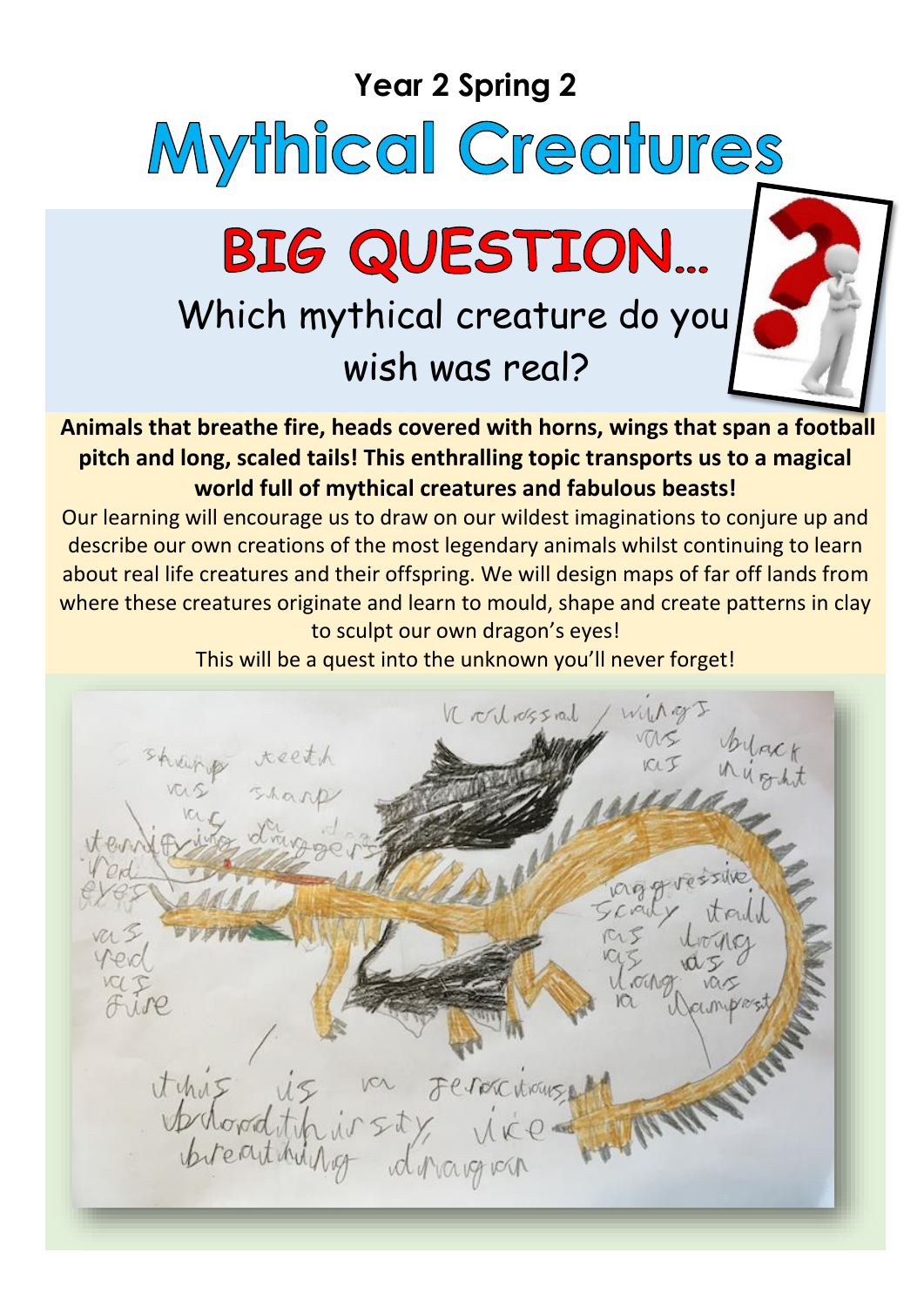## **In this topic, you will…**

| <b>Reading</b>     | Continue guided reading sessions in a small group with peers, developing confidence<br>$\bullet$                                         |
|--------------------|------------------------------------------------------------------------------------------------------------------------------------------|
|                    | and discussion with the support of an adult.<br>• Continue to build a love of reading during golden reading time, where the children can |
|                    | read anything they like from comics, children's newspapers, stories, non-fiction with                                                    |
|                    | their friends or independently.                                                                                                          |
|                    | • Continue to read words containing common suffixes.                                                                                     |
|                    | • Read further common exception words, noting usual correspondences between spelling<br>and sound.                                       |
|                    | • Notice and explain how non-fiction books are structured in a different way.                                                            |
|                    | • Continue to discuss their favourite words and phrases.                                                                                 |
|                    | • Develop skills of checking that the text makes sense to them as they read and correct                                                  |
|                    | inaccuracies.                                                                                                                            |
|                    | • Begin to make inferences on what is being said and done.                                                                               |
|                    | • Begin to explore how words and phrases encapsulate how a character is feeling.                                                         |
| <b>Writing</b>     | • Continue to use other subordinating conjunctions; so, when, if.                                                                        |
|                    | • Use contracted forms accurately within their writing.                                                                                  |
|                    | • Begin to use apostrophes for possession in their writing.<br>• Begin to evaluate their own and others work.                            |
|                    | • Begin to distinguish between homophones and near homophones.                                                                           |
|                    | • Continue to build stamina with independent writing through-out the term.                                                               |
|                    | • Continue to develop proofreading skills to check that writing makes sense and capital                                                  |
|                    | letters and punctuation are accurately used. Practised both independently and with a                                                     |
|                    | partner.                                                                                                                                 |
|                    | • Create writing for a range of purposes and audiences, including posters, descriptions,                                                 |
|                    | letters and stories                                                                                                                      |
| <b>Mathematics</b> |                                                                                                                                          |
|                    | Our Maths learning for this half term will focus on '2-D and 3-D shapes' and 'Fractions'.                                                |
|                    | The children will learn to:                                                                                                              |
|                    | Recognise 2-D and 3-D shapes.                                                                                                            |
|                    | Count sides and vertices of 2-D shapes.                                                                                                  |
|                    | Find and draw lines of symmetry.                                                                                                         |
|                    | Make patterns with 2-D shapes.                                                                                                           |
|                    | Count edges, faces and sides of 3-D shapes.<br>Make equal parts of a whole.                                                              |
|                    | Recognise and find a half.                                                                                                               |
|                    | Recognise and find a quarter.                                                                                                            |
|                    | Recognise and find a third.                                                                                                              |
|                    | Understand the equivalence of a half and 2 quarters.                                                                                     |
|                    | Find 3 quarters.                                                                                                                         |
|                    | Count in fractions.                                                                                                                      |
| <b>Science</b>     |                                                                                                                                          |
|                    | Our Science learning for this half term will continue with Uses of everyday materials and will<br>move on to Animals including humans.   |
|                    | The children will learn to:                                                                                                              |
|                    |                                                                                                                                          |
|                    | Identify materials that can be recycled and suggest ways to improve recycling in their own                                               |
|                    | environment.                                                                                                                             |
|                    | Notice that animals have offspring which grow into adults.<br>Notice that humans have offspring which grow into adults.                  |
|                    |                                                                                                                                          |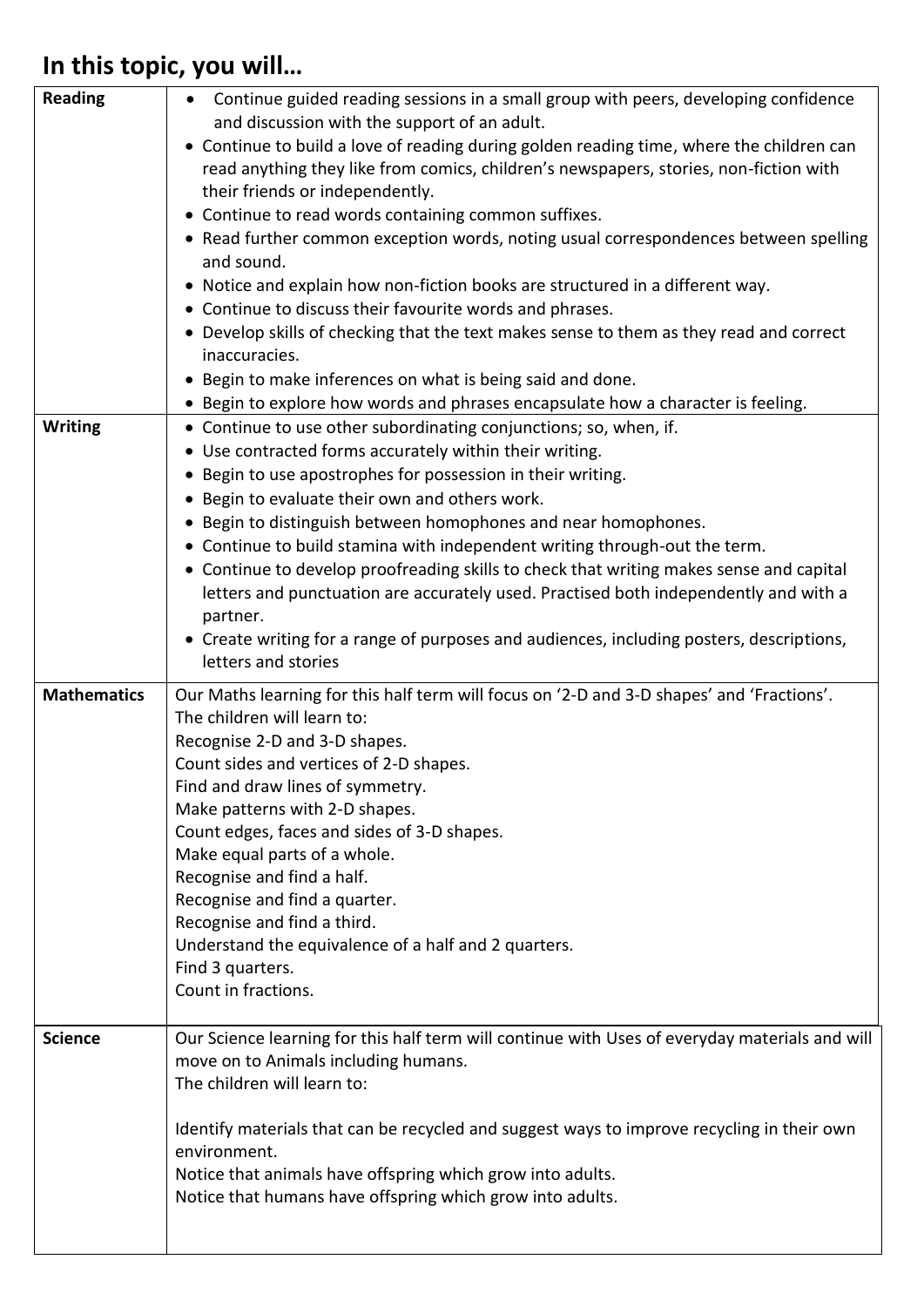## **In this topic, you will…**

| <b>Computing</b> | Our Computing learning this half term will focus on                                                                                            |                                           |  |
|------------------|------------------------------------------------------------------------------------------------------------------------------------------------|-------------------------------------------|--|
|                  | The children will learn to:                                                                                                                    |                                           |  |
|                  | Explore a new application - Scratch Jnr                                                                                                        |                                           |  |
|                  | Create an animation                                                                                                                            |                                           |  |
|                  | Use characters as buttons                                                                                                                      |                                           |  |
|                  | Follow an algorithm                                                                                                                            |                                           |  |
|                  | Plan and use code to create an algorithm                                                                                                       |                                           |  |
| Geography        | Our Geography learning for this half term will focus on Mapping our local area and beyond.                                                     |                                           |  |
|                  | The children will learn to:                                                                                                                    |                                           |  |
|                  | Discuss characteristics of landmarks on the UK map.                                                                                            |                                           |  |
|                  | Create a plan view.<br>Use geographical vocabulary to describe physical features on a variety of maps and what                                 |                                           |  |
|                  | uses they have. Create an annotated field sketch and discuss changes that could improve                                                        |                                           |  |
|                  | the environment.                                                                                                                               |                                           |  |
|                  | Use simple compass directions to describe where places are in relation to one another                                                          |                                           |  |
|                  |                                                                                                                                                |                                           |  |
| <b>Music</b>     | Our Music learning for this half term will focus on                                                                                            |                                           |  |
|                  | The children will learn to:                                                                                                                    |                                           |  |
|                  | Identify pulse, rhythm and pitch through singing and playing instruments to Reggae music.<br>Playing percussion and glockenspiel to the music. |                                           |  |
|                  | Play the Glockenspiel - introducing reading notated music and understanding the language                                                       |                                           |  |
|                  | of music.                                                                                                                                      |                                           |  |
| Art              | Our Art learning for this half term will focus on                                                                                              |                                           |  |
|                  | The children will learn to:                                                                                                                    |                                           |  |
|                  |                                                                                                                                                |                                           |  |
|                  | Use sculpture and clay to develop and share their ideas, experiences and imagination.                                                          |                                           |  |
|                  | Use oil pastels to develop and share their ideas, experiences and imagination.                                                                 |                                           |  |
|                  | Continue to develop art and design techniques in using colour, pattern, line and form in                                                       |                                           |  |
|                  | their sketch books.                                                                                                                            |                                           |  |
|                  |                                                                                                                                                |                                           |  |
| P.S.H.E          | Our PSHE learning for this half term will focus on Healthy me.                                                                                 |                                           |  |
|                  | The children will learn to:                                                                                                                    |                                           |  |
|                  |                                                                                                                                                |                                           |  |
|                  | Explain what they need to keep their body healthy.<br>Explain or show you what relaxed means.                                                  |                                           |  |
|                  | Understand how medicines work in their body and how important it is to use them safely.                                                        |                                           |  |
|                  | Sort foods into the correct food groups.                                                                                                       |                                           |  |
|                  | Understand which foods to eat to give their body energy.                                                                                       |                                           |  |
|                  | Make some healthy snacks and explain why they are good for their body.                                                                         |                                           |  |
|                  |                                                                                                                                                |                                           |  |
| <b>Physical</b>  | Our PE learning for this half term will focus                                                                                                  |                                           |  |
| <b>Education</b> | on Swimming and Net and Wall.                                                                                                                  |                                           |  |
|                  | The children will learn to:                                                                                                                    |                                           |  |
|                  |                                                                                                                                                |                                           |  |
|                  | Net and wall:                                                                                                                                  | Swimming:                                 |  |
|                  | Defend space, using the ready position                                                                                                         | Develop confidence in the water.          |  |
|                  | Play against an opponent and keep the score                                                                                                    | Develop proficiency in swimming a certain |  |
|                  | Develop control when handling a racket.                                                                                                        | distance.                                 |  |
|                  | Develop racket and ball skills                                                                                                                 |                                           |  |
|                  | Develop sending a ball using a racket                                                                                                          |                                           |  |
|                  | Develop playing over a net.                                                                                                                    |                                           |  |
|                  | Develop placing the ball                                                                                                                       |                                           |  |